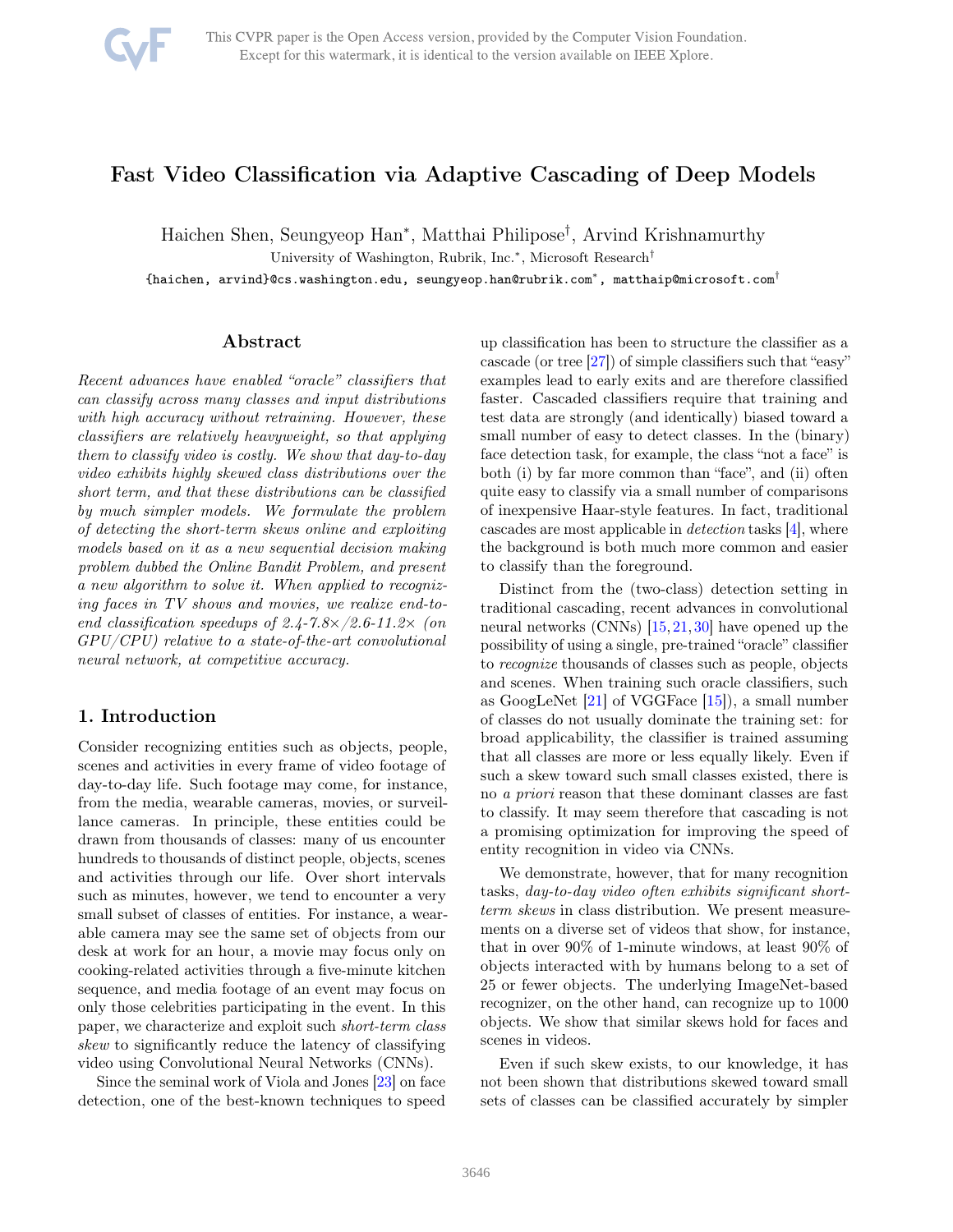<span id="page-1-0"></span>CNNs than uniformly distributed ones. We therefore also demonstrate that when class distribution is highly skewed, "specialized" CNNs trained to classify inputs from this distribution can be much more compact than the oracle classifier. For instance, we present a CNN that executes  $200 \times$  fewer FLOPs than the state-of-the art VGGFace [\[15\]](#page-8-3) model, but has comparable accuracy when over 50% of faces come from the same 10 or fewer people. We present similar order-of-magnitude faster specialized CNNs for object and scene recognition.

Given the ability to produce fast, accurate versions of CNNs specialized for particular test-time skews, we seek to estimate the (possibly non-stationary) skew at testtime, produce a specialized model if appropriate, exploit the model as long as the skew lasts, detect when the skew disappears and then revert to the oracle model. As with standard "bandit"-style sequential decision-making problems, the challenge is in balancing exploration (i.e., using the expensive oracle to estimate the skew) with exploitation (i.e., using a model specialized to the current best available estimate of the skew). We formalize this problem as the Oracle Bandit Problem and propose a new exploration/exploitation-based algorithm we dub Windowed  $\epsilon$ -Greedy (WEG) to address it.

Using a combination of synthetic data and real-world videos, we empirically validate the WEG algorithm. In particular, we show that WEG can reduce the end-toend classification overhead of face recognition on TV episodes and movies by 2.4-7.8× relative to unspecialized classification using the VGGFace classifier on a GPU  $(2.6\n-11.2\times$  on a CPU). We show via synthetic data that similar gains are to be had on object and scene recognition as well. We provide a detailed analysis of WEG's functioning, including an accounting of how much its key features contribute. To our knowledge our system is the first to use test-time sequential class skews in video to produce faster classifiers.

## 2. Related work

There is a long line of work on cost-sensitive classification, the epitome of which is perhaps the cascaded classification work of Viola and Jones [\[23\]](#page-8-0). The essence of this line of work  $[26, 28]$  $[26, 28]$  is to treat classification as a sequential process that may exit early if it is confident in its inference, typically by learning sequences that have low cost in expectation over training data. Recent work [\[14\]](#page-8-8) has even proposed cascading CNNs as we do. All these techniques assume that testing data is i.i.d. (i.e., not sequential), that all training happens before any testing, and rely on skews in training data to capture cost structure. As such, they are not equipped to exploit short-term class skews in test data.

Traditional sequential models such as probabilis-

tic models [\[3,](#page-8-9) [16,](#page-8-10) [25\]](#page-8-11) and Recurrent Neural Networks (RNNs) [\[5,](#page-8-12)[11\]](#page-8-13) are aimed at classifying instances that are not independent of each other. Given labeled sequences as training data, these techniques learn more accurate classifiers than those that treat sequence elements as independent. However, to our knowledge, none of these approaches produces classifiers that yield less expensive classification in response to favorable inputs, as we do.

Similar to adaptive cascading, online learning methods [\[9,](#page-8-14) [12,](#page-8-15) [22\]](#page-8-16) customize models at test time. For training, they use labeled data from a sequential stream that typically contains both labeled and unlabeled data. As with adaptive cascading, the test-time cost of incrementally training the model in these systems needs to be low. A fundamental difference in our work is that we make no assumption that our input stream is partly labeled. Instead, we assume the availability of a large, resource-hungry model that we seek to "compress" into a resource-light cascade stage.

Estimating distributions in sequential data and exploiting it is the focus of the multi-armed bandit (MAB) community [\[1,](#page-8-17) [13\]](#page-8-18). The Oracle Bandit Problem (OBP) we define differs from the classic MAB setting in that in MAB the set of arms over which exploration and exploitation happen are the same, whereas in OBP only the oracle "arm" allows exploration whereas specialized models allow exploitation. Capturing the connection between these arms is the heart of the OBP formulation. Our Windowed  $\epsilon$ -Greedy algorithm is strongly informed by the use of windows in [\[6\]](#page-8-19) to handle non-stationarities and the well-known [\[20\]](#page-8-20)  $\epsilon$ -greedy scheme to balance exploration and exploitation.

Finally, much recent work has focused on reducing the resource consumption of (convolutional) neural networks [\[2,](#page-8-21) [7,](#page-8-22) [8,](#page-8-23) [17\]](#page-8-24). These techniques are oblivious to test-time data skew and are complementary to specialization. We expect that even more pared-down versions of these optimized models will provide good accuracy when specialized at test-time.

## 3. Class skew in day-to-day video

Specialization depends on skew (or bias) in the temporal distribution of classes presented to the classifier. In this section, we analyze the skew in videos of day-to-day life culled from YouTube. We assembled a set of 30 videos of length 3 minutes to 20 minutes from five classes of daily activities: socializing, home repair, biking around urban areas, cooking, and home tours. We expect this kind of footage to come from a variety of sources such as movies, amateur productions of the kind that dominate YouTube and wearable videos.

We sample one in three frames uniformly from these videos and apply state-of-the-art face (derived from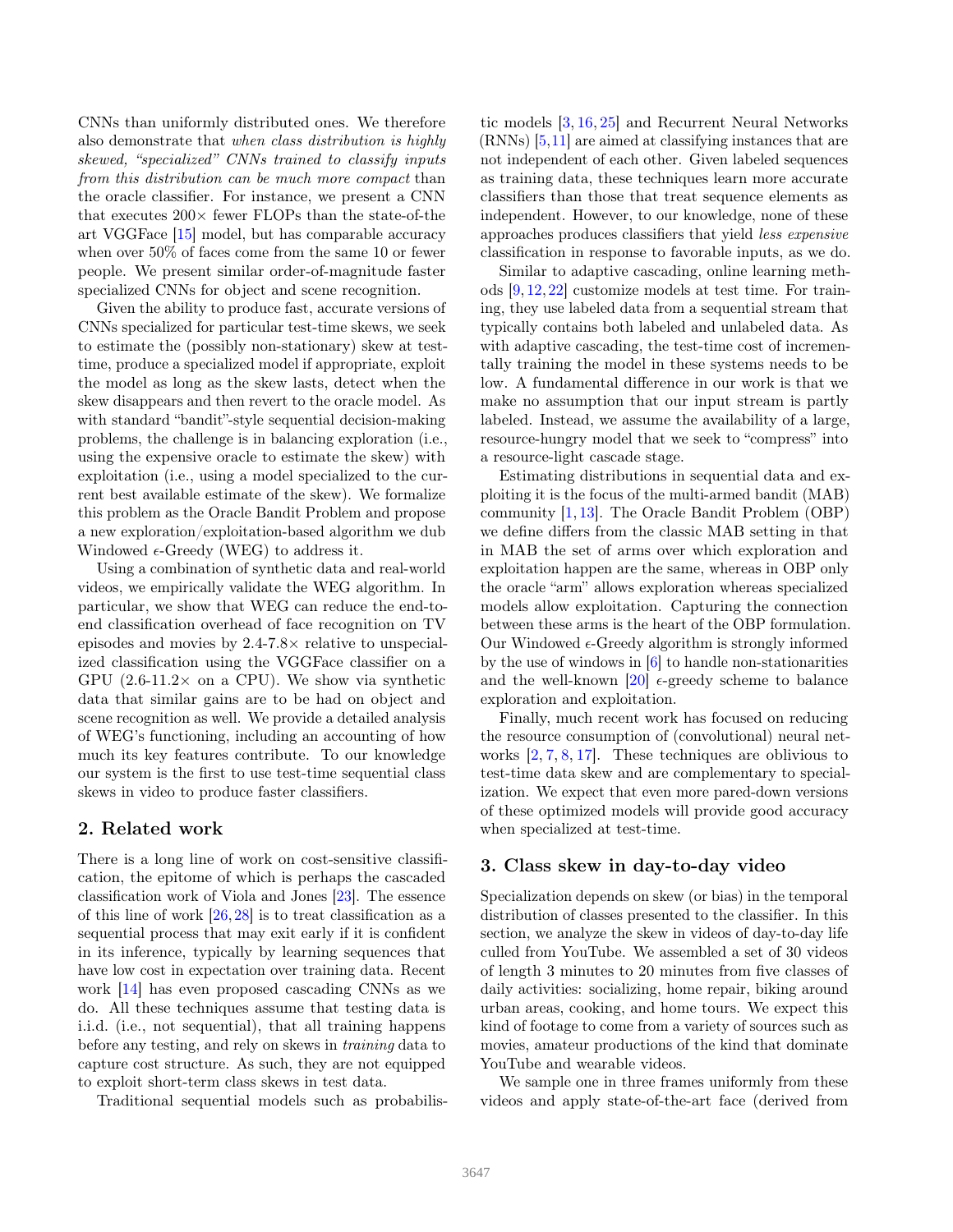<span id="page-2-3"></span><span id="page-2-0"></span>

Figure 1: Temporal skew of classes in day-to-day video.

[\[15\]](#page-8-3)), scene [\[30\]](#page-8-5) and object recognizers [\[18\]](#page-8-25) to every sampled frame. Note that these "oracle" recognizers can recognize up to 2622 faces, 205 scenes and 1000 objects respectively. For face recognition, we record the top-scoring label for each face detected, and for the others, we record only the top-scoring class on each frame. For object recognition in particular, this substantially undercounts objects in the scene; our count (and specialization) applies to applications that identify some distinctive subset of objects (e.g., all objects "handled" by a person). We seek to compare these numbers to the number of distinct recognized faces, scenes and objects that dominate "epochs" of  $\tau = 10$  seconds, 1 minute and 3 minutes.

[Figure 1](#page-2-0) shows the results for object recognition and scene recognition. We partition the sequence of frames into segments of length  $\tau$  and show one plot per segment length. Each line in the plot corresponds to percentage skew  $s \in \{60, 70, 80, 90\}$ . Each line in the plots shows the cumulative distribution representing the fraction of all segments where  $n$  labels comprised more than s percent of all labels in the segment. For instance, for 10-second segments [\(Figure 1\(](#page-2-0)a)), typically roughly 100 frames, 5 objects comprised 90% of all objects in a segment 60% of the time (cyan line), whereas they comprise 60% of objects 90% of the time (dark blue).

In practice, detecting skews and training models to exploit them within 10 seconds is often challenging. As figures (b) and (c) show, the skew is less pronounced albeit still very significant for longer segments. For instance, in 90% of 3-minute segments, the top 15 objects comprise 90% of objects seen. The trend is similar with faces and scenes, with the skew significantly more pronounced, as is apparent from comparing figures (b)

<span id="page-2-1"></span>

| Task                         |                                                  | Model $Acc.(%)$      |                         | $FLOPs$ CPU $lat.(ms)$                               | $GPU$ lat. $(ms)$                                     |
|------------------------------|--------------------------------------------------|----------------------|-------------------------|------------------------------------------------------|-------------------------------------------------------|
| Object<br>(1000)<br>classes) | $\left  21\right $<br>$\Omega$<br>O <sub>2</sub> | 68.9<br>48.9<br>47.0 | 3.17G<br>0.82G<br>0.43G | 779.3<br>218.2 $(\times 3.6)$<br>109.1 (x7.1)        | 11.0<br>4.4 $(\times 2.5)$<br>$2.8 \; (×3.9)$         |
| Scene<br>(205)               | $\left[ 29\right]$<br>S1<br>S <sub>2</sub>       | 58.1<br>48.9<br>40.8 | 30.9G<br>0.55G<br>0.43G | 2570<br>$152.2 \; (×16.9)$<br>141.5 $(\times 18.2)$  | 28.8<br>3.36 $(\times 8.6)$<br>$2.44 \; (×11.8)$      |
| Face<br>(2622)               | $\vert 15 \vert$<br>F1<br>F2                     | 95.8<br>84.8<br>80.9 | 30.9G<br>0.60G<br>0.13G | 2576<br>90.1 $(\times 28.6)$<br>40.4 $(\times 63.7)$ | 28.8<br>$2.48 \; ( \times 11.6)$<br>$1.93 \; (×14.9)$ |

Table 1: Oracle classifiers versus compact classifiers in top-1 accuracy, number of FLOPs, and execution time. Execution time is feedforward time of a single image without batching on Caffe [\[10\]](#page-8-27), a Linux server with a 24-core Intel Xeon E5-2620 and an NVIDIA K20c GPU.

and (d); e.g. the cyan line in (d) dominates that in (b). We expect that if we ran a hand-detector and only recognized objects in the hand (analogously to recognizing detected faces), the skew would be much sharper.

Specialized models must exploit skews such as these to deliver appreciable speedups over the oracle. Typically, they should be generated in much less than a minute, handle varying amounts of skew gracefully, and deliver substantial speedups when inputs belong to subsets of 20 classes or fewer out of a possible several hundred in the oracle.

## <span id="page-2-2"></span>4. Specializing Models

In order to exploit skews in the input, we cascade the expensive but comprehensive oracle model with a (hopefully much) less expensive "compact" model. This *cas*caded classifier is designed so that if its input belongs to the frequent classes in the incoming distribution it will return early with the classification result of compact model, else it will invoke the oracle model. Thus if the skew dictates that n frequent classes, or  $dom$ inant classes, comprise percentage p of the input, or skew, model execution will cost the overhead of just executing compact model roughly  $p\%$  of the time, and the overhead of executing compact model and oracle sequentially the rest of the time. When  $p$  is large, the lower cost compact model will be incurred with high probability.

To be more concrete, we use state of the art convolutional neural networks (CNNs) for oracles. In particular, we use the GoogLeNet [\[21\]](#page-8-4) as our oracle model, for object recognition; the VGG Net 16-layer version for scene recognition [\[30\]](#page-8-5); and the VGGFace network [\[15\]](#page-8-3) for face recognition. The compact models are also CNNs. For these, we use architectures derived from the corresponding oracles by systematically (but manually) removing layers, decreasing kernel sizes, increasing kernel strides,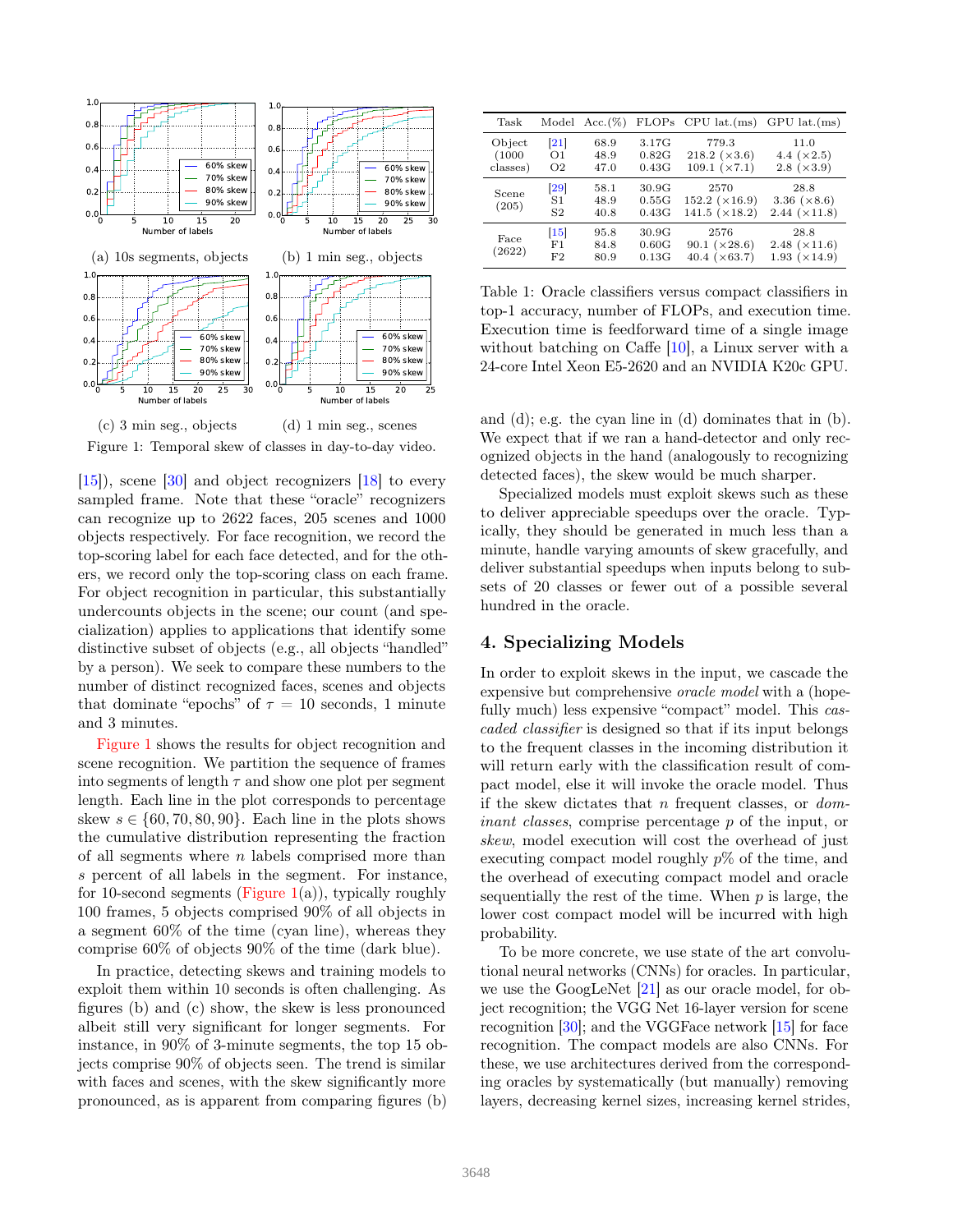<span id="page-3-0"></span>

Figure 2: (a) When compact model O1 is trained by various skews and cascaded with the oracle, accuracy of the cascaded classifier tested by various skews for 10 dominant classes; (b) accuracy of O1 trained by 60% skew and tested by various skews for different number of dominant classes. The dashed line shows the accuracy of GoogLeNet as a baseline. All experiments repeated 5x with randomly selected dominant sets.

and reducing the size of fully-connected layers. The end results are architectures (O[1|2] for objects, S[1|2] for scenes and  $F[1|2]$  for faces) that use noticeably less resources [\(Table 1\)](#page-2-1), but also yield significantly lower average accuracy when trained and validated on unskewed data, i.e., the same training and validation sets for oracle models. For instance, O1 requires roughly  $4\times$  fewer FLOPs to execute than VGGFace, but achieves roughly 70% of its accuracy.

However, in our approach, we train these compact models to classify skewed distributions observed during execution, denoted by specialized classifier, and their performance on skewed distributions is the critical measure. In particular, to generate a specialized model, we create a new training dataset with the data from the n dominant classes of the original data, and a randomly chosen subset from the remaining classes with label "other" such that the dominant classes comprise p percent of the new data set. We train the compact architecture with this new dataset.

[Figure 2](#page-3-0) shows how compact models trained on skewed data and cascaded with their oracles perform

<span id="page-3-1"></span>

Figure 3: Accuracy of scene classifiers trained by 70% fixed skew and 10 dominant classes and face classifiers trained by 50% fixed skew and 10 dominant classes. Dashed lines show the accuracy of the oracle classifier for scene and face recognition task.

on validation data of different skews. [Figure 2\(](#page-3-0)a) analyzes the case where  $n = 10$ , for various combinations of training and validation skews for model O1. Recall from [Table 1](#page-2-1) that O1 delivers only 70% of its accuracy on unskewed inputs. However, when training and testing is on skewed inputs, the numbers are much more favorable. When O1 is trained on  $p=90\%$  skewed data with  $n=10$  dominant classes, it delivers over 84\% accuracy on average (the left-most dark-blue bar). This is significantly higher than the oracle's average of 68.9% (top-1 accuracy), denoted by the horizontal black line. We also observed from Figure  $2(a)$  that when O1 is trained on 60% skewed data, the cascaded classifier maintains high accuracy across a wide range of testing skews from 90% to 50%. Therefore, in what follows, we use 60% skew as fixed training skew to specialize object compact models in the rest of paper (similarly 70% fixed skew for scene and  $50\%$  for face). [Figure 2\(](#page-3-0)b) shows that, where  $n$  is varied for O1, the cascaded classifier degrades very gracefully with  $n$ . Finally, [Figure 3,](#page-3-1) which reports similar measurements on compact models S[1|2] and F[1|2] shows that these trends carry over to scene and face recognition.

Finally, we note that since skews are only evident at test-time, specialized models must be trained extremely fast (ideally a few seconds at most). We use two techniques to accomplish this. First, before we begin processing any inputs, we train all model architectures on the full, unskewed datasets of their oracles. At test time, when the skew  $n, p$  and the identity of dominant classes is available, we only retrain the top (fully connected and softmax) layers of the compact model. The lower layers, being "feature calculation" layers do not need to change with skew. Second, as a pre-processing step, we run all inputs in the training dataset through the lower feature-calculation layers, so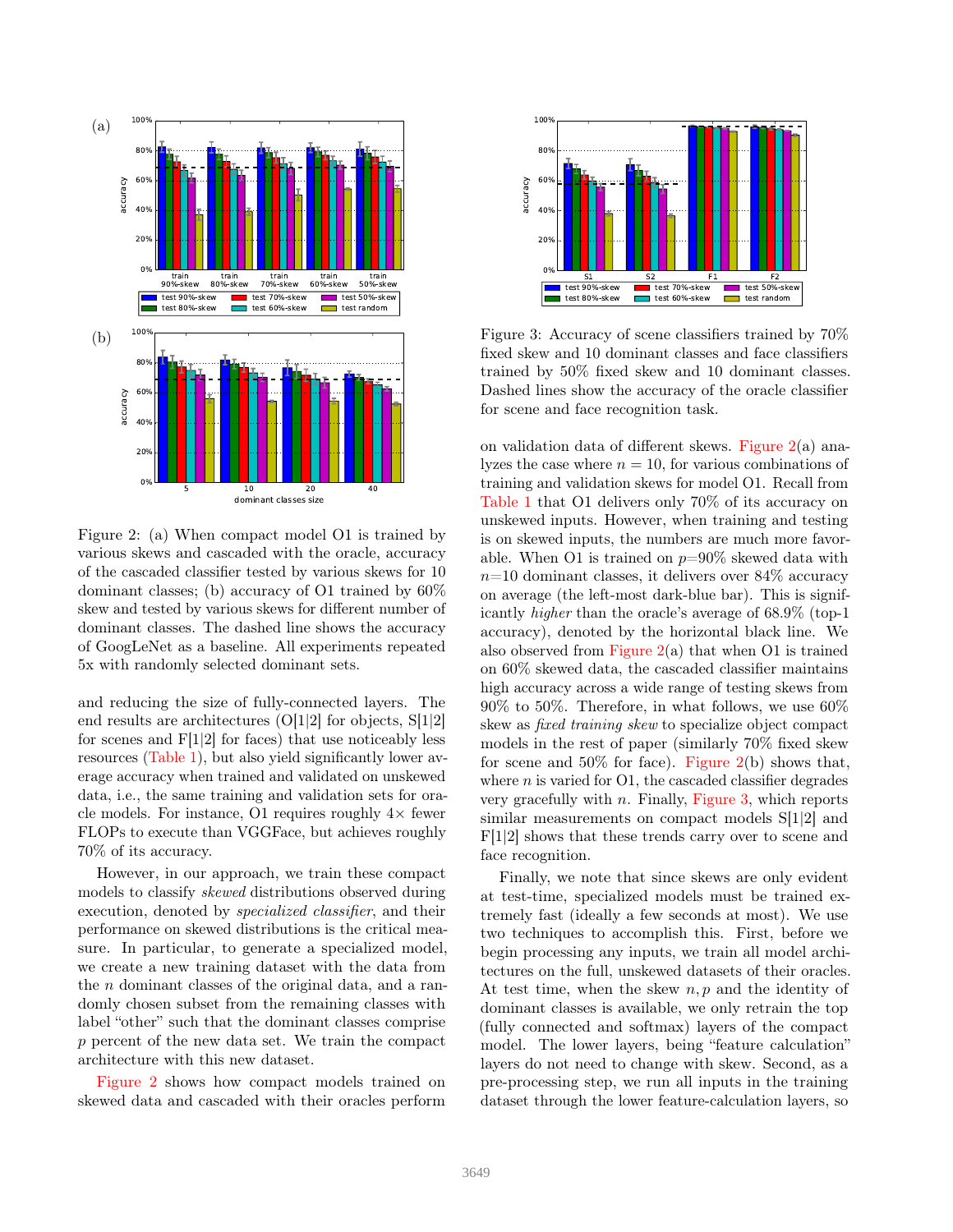that when re-training the top layers at test time, we can avoid doing so. This combination of techniques allows us to re-train the specialized model in roughly 4s for F1 and F2 and 14s for O1/O2, many orders of magnitude faster than fully re-training these models.

## 5. Sequential Model Specialization

## 5.1. The Oracle Bandit Problem (OBP)

Let  $x_1, x_2, \ldots, x_i, \ldots \in X = \mathbb{R}^n$  be a stream of images to be classified. Let  $y_1, y_2, ..., y_i, ... \in Y = [1, ..., k]$ be the corresponding classification results. Let  $\pi : \mathbb{I}^+ \to$ I <sup>+</sup> be a partition over the stream. Associate the distribution  $T_j$  with partition j, so that each pair  $(x_i, y_i)$ is sampled from  $T_{\pi(i)}$ . Intuitively,  $\pi$  partitions, or segments,  $\dots, x_i, \dots$  into a sequence of "epochs", where elements from each epoch  $j$  are drawn independently from the corresponding stationary distribution  $T_i$ . Thus, for the overall series, samples are drawn from an abruptlychanging, piece-wise stationary distribution. At test time, neither results  $y_i$  nor partitions  $\pi$  are known.

Let  $h^*: X \to Y$  be a classifier, designated the "oracle" classifier, trained on distribution  $T^*$ . Intuitively  $T^*$  is a mixture of all distributions comprising the oracle's input stream:  $T^* = \sum_j T_j$ . Let  $R^*$  be the cost (e.g., number cycles), assumed invariant across  $X$ , needed to execute  $h^*$  on any  $x \in X$ . At test time, on each input  $x_i$ , we can always consult  $h^*$  at cost  $R^*$  to get a label  $y_i$  with some (high) accuracy  $a^*$ .

Let  $m_1, \ldots, m_M$  be *model architectures*, such as those of O1, O2, S1, S2, F1 and F2 in [Table 1.](#page-2-1) Suppose each architecture  $m_k$  is trained *offline* on  $T^*$  to obtain a "template" classifier  $h_k$ . We assume that re-targeting template  $h_k$  to a new size-j set of dominant classes has a flat cost  $R_0$ .

Finally, for each set of dominant classes D, the corresponding specialized classifier  $h_D$  is trained by retargeting some template  $h_k$ , using a dataset that draws half its examples from classes in  $D$  and the rest (with a single label "other") from  $Y - D$ . Let the cost of executing  $h_d$  be  $R_{h_d}$ . Chaining  $h_D$  with  $h^*$  gives a cascaded classifier  $\hat{h}_D(x) \triangleq \text{if } y = h_D(x) \in D$ , return y, otherwise return  $h^*(x)$ . Note that executing  $\hat{h}_D$  will either cost  $R_{h_d}$  (in the case that the condition is true), or  $R_{h_d} + R^*$  in the case that it is false. Given that  $R_{h_d} \ll R^*$ , developing and using specialized classifiers  $h_D$  can thus reduce costs significantly. Since  $x_i$  is drawn from some distribution T, each classifier  $h_D$  also has cost that belongs to a corresponding distribution, which we write as  $R_{\hat{Th}_D}(x_i)$ .

Now consider a policy (or algorithm)  $P$  that, for each incoming image  $x_i$  belonging to stationary distribution  $T_{\pi(i)}$  as above, selects a classifier  $\hat{h}_D^{(i)}$  (for some set choice

#### <span id="page-4-1"></span>**Algorithm 1** Windowed  $\epsilon$ -Greedy (WEG)

 $\overline{1: j, S_0 \leftarrow 1, []}$ 

 $\triangleright$  Note:  $\tau_r$ ,  $\tau_a$ ,  $\tau_{FP}$  and  $\epsilon$  below are hyper-parameters.<br>Window Initialization Phase

- 2: Repeat  $w_{min}$  times<br>3:  $u_t \leftarrow h^*(x_t)$ 3:  $y_t \leftarrow h^*(x_t)$
- 
- 4:  $S_i \leftarrow S_j \oplus [y_t]$   $\triangleright$  Append new sample 5: if  $||$ DOMCLASSES $(S_{j-1})$ , DOMCLASSES $(S_j)$ ||  $\leq \tau_r$  then ⊲ dominant classes match sufficiently, old epoch continues
- 6:  $S_j \leftarrow S_{j-1} \oplus S_j$
- 7:  $w \leftarrow |S_j|$  and go to Line [8](#page-4-0)
- Template Selection Phase
- 8:  $D \leftarrow$  DOMCLASSES(last w elements in  $S_i$ )
- 9: Estimate acc.  $a_{\hat{h}_D}$  of  $\hat{h}_D$ ; use  $p^*$  derived from  $S_j$  [\(Equation 1\)](#page-5-0) 10: if  $a_{\hat{h}_D} \geq a^* + \tau_a$  then
- 11: train specialized classifier  $h_D$  on dominant classes D<br>12: go to Line 16 <br>b Exploit cascaded classif
	- $\rhd$  Exploit cascaded classifier  $\hat{h}_D$
- 13:  $y_t \leftarrow h^*$ (xt) ⊲ Else, continue exploring with oracle
- 14:  $S_j \leftarrow S_j \oplus [y_t]$ <br>15: go to Line [8](#page-4-0)

#### Specialized Classification Phase

- 16:  $n_c, n^*, S \leftarrow 0, 0, S_j$
- 17:  $y_t, c \leftarrow \hat{h}_D(x_t) \quad \text{is explicit}; c = 0|1 \text{ if}| \text{if-not cascaded to oracle } 18: n^* \leftarrow (c \text{ or } \text{rand}() \geq \epsilon) ? n^* : n^* + (h^*(x_t) \neq y_t)$
- 
- 19:  $n_c \leftarrow n_c + c$  > Increment if  $h_D$  did not use oracle
- 20: Estimate acc.  $a_{\hat{h}_D}$  of  $\hat{h}_D$ ; use  $p^*$  derived from  $S_j$  [\(Equation 1\)](#page-5-0)
- 21: if  $a_{\hat{h}_D} < a^* + \tau_a$  or  $\frac{n^*}{n_c \cdot \epsilon} > \tau_{FP}$  then

|     |                                               | $\triangleright$ Exit specialized classification                           |
|-----|-----------------------------------------------|----------------------------------------------------------------------------|
| 22: | $i \leftarrow i+1$                            | $\triangleright$ Potentially start new epoch j                             |
| 23. |                                               | go to Line $2 \triangleright$ Go back to check if distribution has changed |
|     | $24: \> \>$ else                              |                                                                            |
| 25. | $S \leftarrow S \oplus [y_t]$ ; go to Line 17 |                                                                            |

of  $D$ ), and applies it to  $x_i$ . The classifier selected could also include the oracle. The expected total cost of this policy,  $R_p = |\cup_i \{\hat{h}_{D}^{(i)}\}| R_0 + \Sigma_i E_{x_i \sim T_{\pi(i)}} (R_{T_{\pi(i)}\hat{h}_{D}^{(i)}}(x_i)).$ We seek a minimal-cost policy:  $P^* = \arg \min_P \widetilde{R}_P$  that maintains average accuracy within a threshold  $\tau_a$  of oracle accuracy  $a^*$ .

## <span id="page-4-0"></span>5.2. The Windowed  $\epsilon$ -Greedy (WEG) Algorithm

A close look at the policy cost above provides some useful intuition on what good policies should do. First, given the high fixed cost  $R_0$  of re-targeting models as opposed to just running them, re-targeting should be infrequent. We expect re-targeting to occur roughly once an epoch. Second, the cost of running the cascade is much lower than that of running the oracle if the input  $x_i$  is in the dominant class set D and higher otherwise. It is important therefore to identify promptly when a dominant set D exists, produce a specialized model  $h_D$ that does not lose too much accuracy, and revert back to the oracle model when the underlying distribution changes and D is no longer dominant. We provide a heuristic exploration-exploitation based algorithm [\(Algorithm 1\)](#page-4-1) based on these intuitions.

The algorithm runs in three phases.

### 1. Window Initialization  $\left[\frac{\mu}{2} - 7\right]$  $\left[\frac{\mu}{2} - 7\right]$  $\left[\frac{\mu}{2} - 7\right]$  identifies the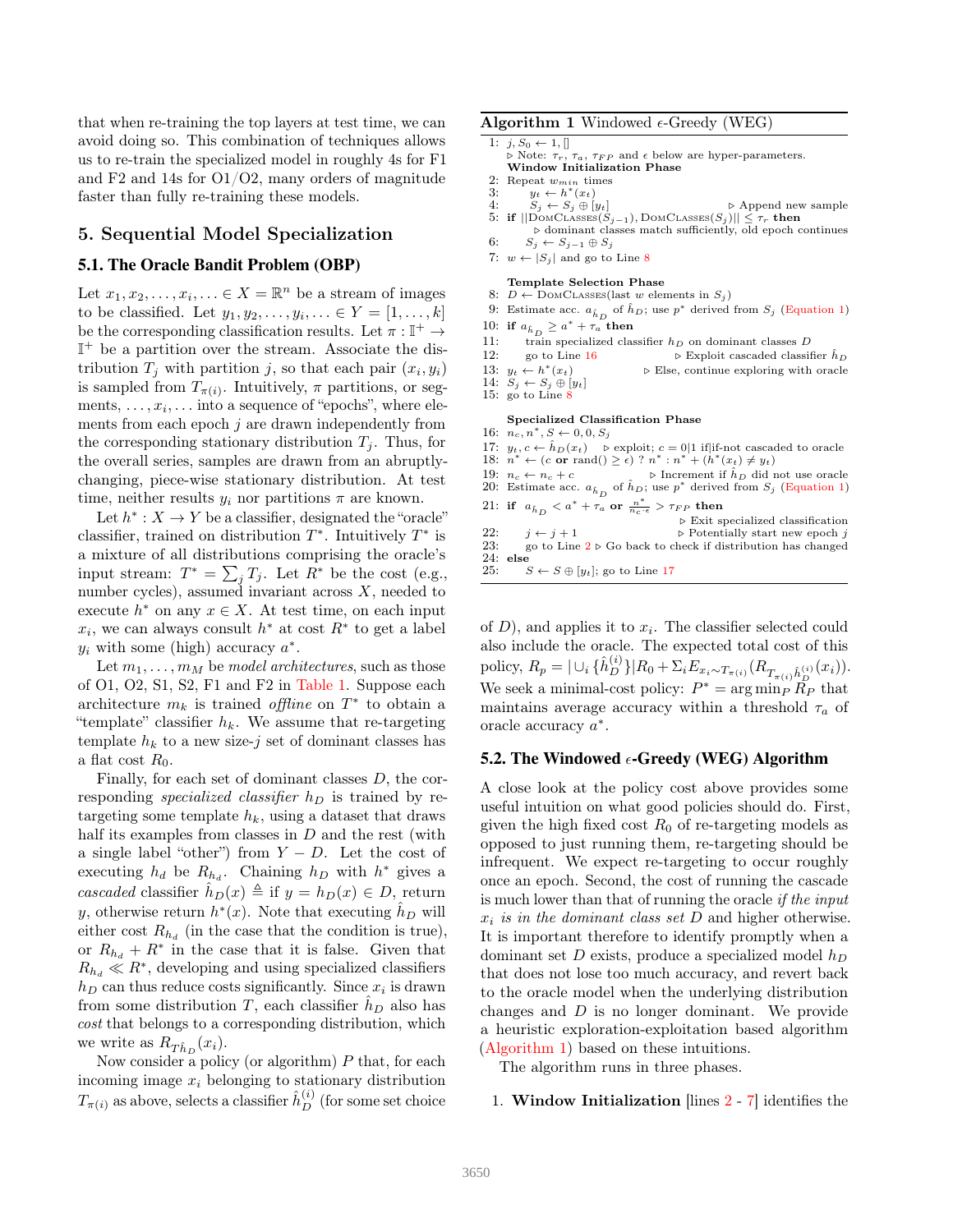<span id="page-5-1"></span>dominant classes of the current epoch. To do so, we run the oracle on a fixed number  $w_{min} (= 30$  in our implementation) of examples. The DomClasses helper identifies the dominant classes in the window as those that appear at least twice in the window. If the dominant classes are each within  $\tau_r$  (= 2) of those of the previous epoch, we conclude the previous epoch is continuing and fold information collected on it into that for the current epoch  $S_i$ .

- 2. Template Selection [lines [8](#page-4-0) [15\]](#page-4-0) Given a candi-date set of dominant classes D, we estimate [\(Equa](#page-5-0)[tion 1](#page-5-0) below details precisely how) the accuracy of the cascaded classifier  $h_D$  for various template classifiers  $h_i$  when specialized to D and their current empirical probability skew  $p^*$  derived from measured data  $S_i$ . Estimating these costs instead of explicitly training the corresponding specialized classifiers  $h_D$  is significantly cheaper. If the estimate is within a threshold  $\tau_a$  (= 0.05 for object and scene recognition, and -0.05 for face recognition since the accuracy of oracle is higher) of the oracle, we produce the specialized model and go to the specialized classification phase. If not, we continue running the oracle on inputs and collecting more information on the incoming class skew.
- 3. Specialized Classification [lines [16](#page-4-0) [17\]](#page-4-0) The specialized classification phase simply applies the current cascaded model  $\hat{h}_D$  to inputs (Line [17\)](#page-4-0) until it determines that the distribution it was trained on (as represented by  $D$ ) does not adequately match the actual current distribution. This determination is non-trivial because in the specialization phase, we wish to avoid consulting the oracle in order to reduce costs. However, the oracle is (assumed to be) the only unbiased source of samples from the actual current distribution.

We therefore run the oracle in addition to the cascaded model with probability  $\epsilon$  (= 0.01), as per the standard  $\epsilon$ -greedy policy for multi-arm bandits. Given the resulting empirical estimate  $p^*$  of skew, we can again estimate the accuracy of the current cascade  $h_D$  as per [Equation 1.](#page-5-0) If the estimated accuracy of the cascade is too low, or if the classification results of  $h<sub>D</sub>$  cascade are different from the oracle too often (we use a threshold  $\tau_{FP} = 0.5$ ), we assume that the underlying distribution may have shifted and return to the Window Initialization phase.

Finally, we focus on estimating the expected accuracy of the cascaded classifier given the current skew p of its inputs (i.e., the fraction of its inputs that belong to the dominant class set). The accuracy of cascaded classifier  $h_D$  can be estimated by:

<span id="page-5-0"></span>
$$
a_{\hat{h}_D} = p \cdot a_{in} + p \cdot e_{in \to out} \cdot a^* + (1 - p) \cdot a_{out} \cdot a^* \tag{1}
$$

where  $a_{in}$  is the accuracy of specialized classifier  $h_D$  on n dominant classes,  $e_{in\rightarrow out}$  is the fraction of dominant inputs that  $h_D$  classifies as non-dominant ones, and  $a_{out}$  is the fraction of non-dominant inputs that  $h_D$ classifies as non-dominant (note that these inputs will be cascaded to the oracle). We have observed previously [\(Section 4\)](#page-2-2) that these parameters  $a_{in}$ ,  $e_{in \rightarrow out}$ ,  $a_{out}$  of specialized classifier  $h_D$  are mainly affected only by the size of the dominant class  $D$ , not the identity of elements in it. Thus, we pre-compute these parameters for a fixed set of values of  $n$  (averaging over 10 samples of  $D$  for each  $n$ ), and use linear interpolation for other ns at test time.

## 6. Evaluation

We implemented the WEG algorithm with a classification runtime based on Caffe [\[10\]](#page-8-27). The system can be fed with videos to produce classification results by recognizing frames. Our goal was to measure both how well the large specialized model speedups of [Table 1](#page-2-1) translated to speedups in diverse settings and on long, real videos. Further we wished to characterize the extent to which elements of our design contributed to these speedups.

## 6.1. Synthetic experiments

First, we evaluate our system with synthetically generate data in order to study diverse settings. For this experiment, we generate a time-series of images picked from standard large validation sets of CNNs we use. Each test set comprises of one or two segments where a segment is defined by the number of dominant classes, the skew, and the duration in minutes. For each segment, we assume that images appear at a fixed interval (1/6 seconds) and that each image is picked from the testing set based on the skew of the segment. For an example of a segment with 5 dominant classes and 90% skew, we pre-select 5 classes as dominant classes and pick an image with 90% probability from the dominant classes and an image with 10% probability from the other classes at each time of image arrival over 5 minutes duration. Images in a class are picked in a uniform random way. We also generate traces with two consecutive segments with different configurations to study the effect of moving from one context to the other.

[Table 2](#page-6-0) shows the average top-1 accuracies and perimage processing latencies using GPU for the recognition tasks with and without the specializer enabled. The results are averaged over 5 iterations for each experiment. The specializer was configured to use the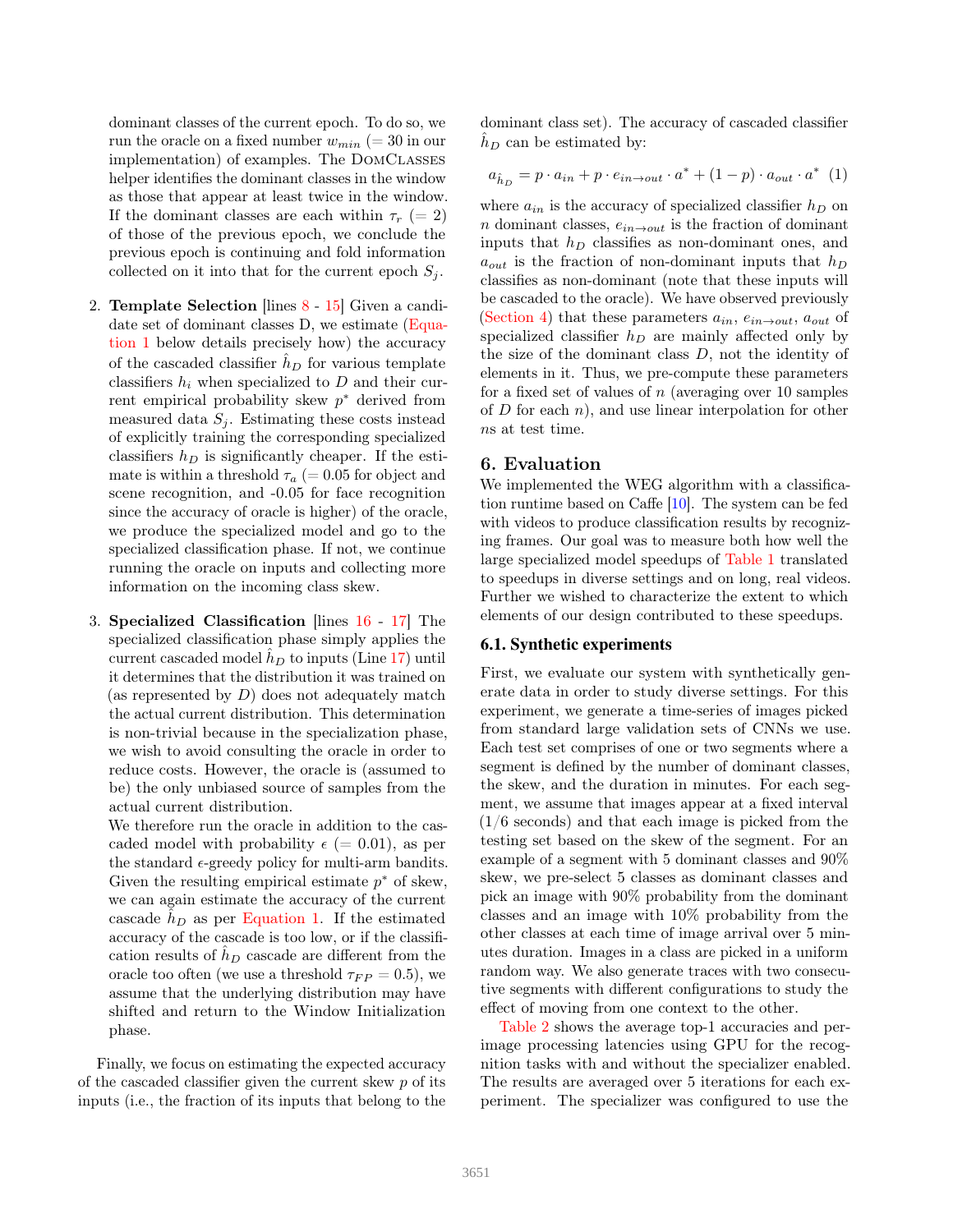<span id="page-6-3"></span><span id="page-6-0"></span>

|                                | Object             |         |                    |         |                    |         | Scene              |         |                                 | Face               |         |                    |         |
|--------------------------------|--------------------|---------|--------------------|---------|--------------------|---------|--------------------|---------|---------------------------------|--------------------|---------|--------------------|---------|
| Segments                       | disabled           |         | enabled            |         | disabled           |         | enabled            |         | Segments                        | disabled           |         | enabled            |         |
|                                | $\mathrm{acc}(\%)$ | lat(ms) | $\mathrm{acc}(\%)$ | lat(ms) | $\mathrm{acc}(\%)$ | lat(ms) | $\mathrm{acc}(\%)$ | lat(ms) |                                 | $\mathrm{acc}(\%)$ | lat(ms) | $\mathrm{acc}(\%)$ | lat(ms) |
| $(n=5, p=.8)$                  | 69.5               | 11.6    | 77.0               | 6.0     | 57.6               | 28.9    | 65.2               | 12.0    | $(n=5,p=.8)$                    | 95.2               | 28.7    | 95.1               | 9.2     |
| $(n=10,p=.8)$                  | 66.7               | 11.7    | 72.5               | 7.4     | 57.2               | 28.9    | 57.8               | 18.6    | $(n=5,p=.9)$                    | 97.0               | 28.6    | 96.2               | 6.7     |
| $(n=10,p=.9)$                  | 71.8               | 11.6    | 78.0               | 5.9     | 59.1               | 28.8    | 63.5               | 15.4    | $(n=10,p=.9)$                   | 95.4               | 28.5    | 94.3               | 11.0    |
| $(n=15,p=.9)$                  | 68.7               | 11.6    | 68.9               | 9.1     | 57.8               | 28.8    | 57.2               | 22.6    |                                 |                    |         |                    |         |
| (random)                       | 68.1               | 12.1    | 68.1               | 11.5    | 59.1               | 28.9    | 59.1               | 28.8    | $(\text{random})$               | 95.9               | 28.5    | 95.9               | 28.5    |
| $(n=10,p=.9)$<br>$+(random)$   | 67.9               | 11.8    | 70.2               | 9.1     | 57.0               | 28.8    | 56.0               | 22.6    | $(n=5,p=.9)$<br>$+(random)$     | 96.2               | 28.5    | 96.2               | 17.6    |
| $(n=15,p=.9)$<br>$+(n=5,p=.8)$ | 70.6               | 11.6    | 73.9               | 7.8     | 61.1               | 28.7    | 63.0               | 17.1    | $(n=10,p=.9)$<br>$+(n=10,p=.8)$ | 95.8               | 28.5    | 95.2               | 10.4    |

Table 2: Average accuracy and GPU latency of recognition over segments. For the segment column, each parenthesis indicates a segment of 5 minutes with the number of dominant classes and the skew.

<span id="page-6-2"></span>

| video                                                  | length<br>$(\min)$ | $acc(\%)$            | oracle               | $CPU$ lat $ GPU$ lat    | $acc(\%)$            | <b>WEG</b><br>CPU lat                                        | GPU lat                                                      | special<br>$rate(\%)$ | $\cscade$<br>$rate(\%)$ | trans.<br>special | dom.<br>size      | window<br>size       |
|--------------------------------------------------------|--------------------|----------------------|----------------------|-------------------------|----------------------|--------------------------------------------------------------|--------------------------------------------------------------|-----------------------|-------------------------|-------------------|-------------------|----------------------|
| Friends<br>Good Will Hunting                           | 24<br>14           | 93.2<br>97.6         | 2576<br>2576         | 28.97<br>28.84          | 93.5<br>95.1         | $538(\times 4.8)$<br>$231(\times 11.2)$                      | $7.0(\times 4.1)$<br>$3.7(\times 7.8)$                       | 88.0<br>95.9          | 7.5<br>3.4              | 51                | 2.8<br>3.5        | 41.8<br>37.5         |
| Ellen Show<br>The Departed<br>Ocean's Eleven<br>Twelve | 11<br>9<br>6       | 98.6<br>93.9<br>97.9 | 2576<br>2576<br>2576 | 29.26<br>29.18<br>28.97 | 94.6<br>93.5<br>96.0 | $325(\times 7.9)$<br>$508(\times 5.1)$<br>$1009(\times 2.6)$ | $4.7(\times 6.2)$<br>$6.9(\times 4.2)$<br>$12.3(\times 2.4)$ | 93.7<br>92.0<br>80.1  | 4.8<br>$10.3\,$<br>18.0 | 19<br>23          | 1.7<br>2.4<br>2.0 | 47.4<br>40.0<br>52.2 |

Table 3: Accuracy and average processing latency per frame on videos with oracle vs. WEG (latencies are shown in ms). For additional insight, the last 5 columns show key statistics from WEG usage.

compact classifiers O2 for objects, S2 for scenes, and F2 for face recognition from [Table 1.](#page-2-1)

The following points are worth noting. (i) (Row 1 and it's sub-rows) WEG is able to detect and exploit skews over 5-minute intervals and get significant speedups over the oracle while preserving accuracy. For the single segment cases, the GPU latency speedup per-image was  $1.3\times$  to  $2.0\times$ ,  $1.3\times$  to  $2.4\times$ , and  $2.6\times$  to  $4.3\times$ , for object, scene, and face, respectively. However, due to WEG's overhead these numbers are noticeably lower than the raw speedups of specialized models [\(Ta](#page-2-1)[ble 1\)](#page-2-1). When the number of dominant classes increase, the specializer latency increases because it alternates between exploration and exploitation to recognizes more dominant classes. The latency also increases when the skew of dominant classes decreases because specializer cascades more times to oracle model when using the cascaded classifier. (ii) (Row 2) WEG is quite stable in handling random inputs, essentially resorting to the oracle so that accuracy and latency are unchanged. (iii) (Rows 3 and 4) WEG is able to detect abrupt input distribution changes as the accuracy remains comparable to oracle accuracy, but with significant speedups when the distribution is skewed (Row 4).

To further understand the limit of the WEG algorithm, we studied how frequently class distributions can change before our technique stops showing benefit. We evaluated face recognition with synthetic traces, changing the distribution every  $10/20/30$  sec. The WEG algorithm then yields speedups of  $0.95/1.19/1.48\times$  with

roughly unchanged accuracy. For face recognition therefore, WEG stops gaining benefit for distributions that lasts less than 20 secs.

## 6.2. Video experiments

We now turn to evaluating WEG on real videos. However, we were unable to find a suitable existing dataset to show off specialization. We need several minutes or more of video that contains small subsets of (the oracle model's) classes that may change over time. In videos of real-world activity, this happens naturally; in popular benchmarks, not so much. For example, the videos in YouTube Faces [\[24\]](#page-8-28) are short (average 6 sec, max 200 sec) and typically only contain one person. Similarly, clips in UCF-101  $[19]$  have mean length of 7.2 sec (max) 71 sec) and focus on classifying actions for which no oracle model exists. Finally, the sports 1M dataset [\[11\]](#page-8-13) assigns labels per video instead of per frame.

As a consequence, we hand-labeled video clips from three movies, one TV show, and an interview and manually labeled the faces in the videos  $\frac{1}{1}$  $\frac{1}{1}$  $\frac{1}{1}$ . The names of video clips with lengths are listed in [Table 3.](#page-6-2) Note that we used the entire videos for Friends and Ellen Show, while we used a video chunk for the movies. For these experiments, we used F2 as the compact classifier.

[Table 3](#page-6-2) shows the average accuracies and average latencies for processing a frame for 5 videos. We generated these by first extracting all faces from the videos

<span id="page-6-1"></span><sup>&</sup>lt;sup>1</sup>The dataset is released at [http://syslab.cs.washington.](http://syslab.cs.washington.edu/research/neurosys) [edu/research/neurosys](http://syslab.cs.washington.edu/research/neurosys).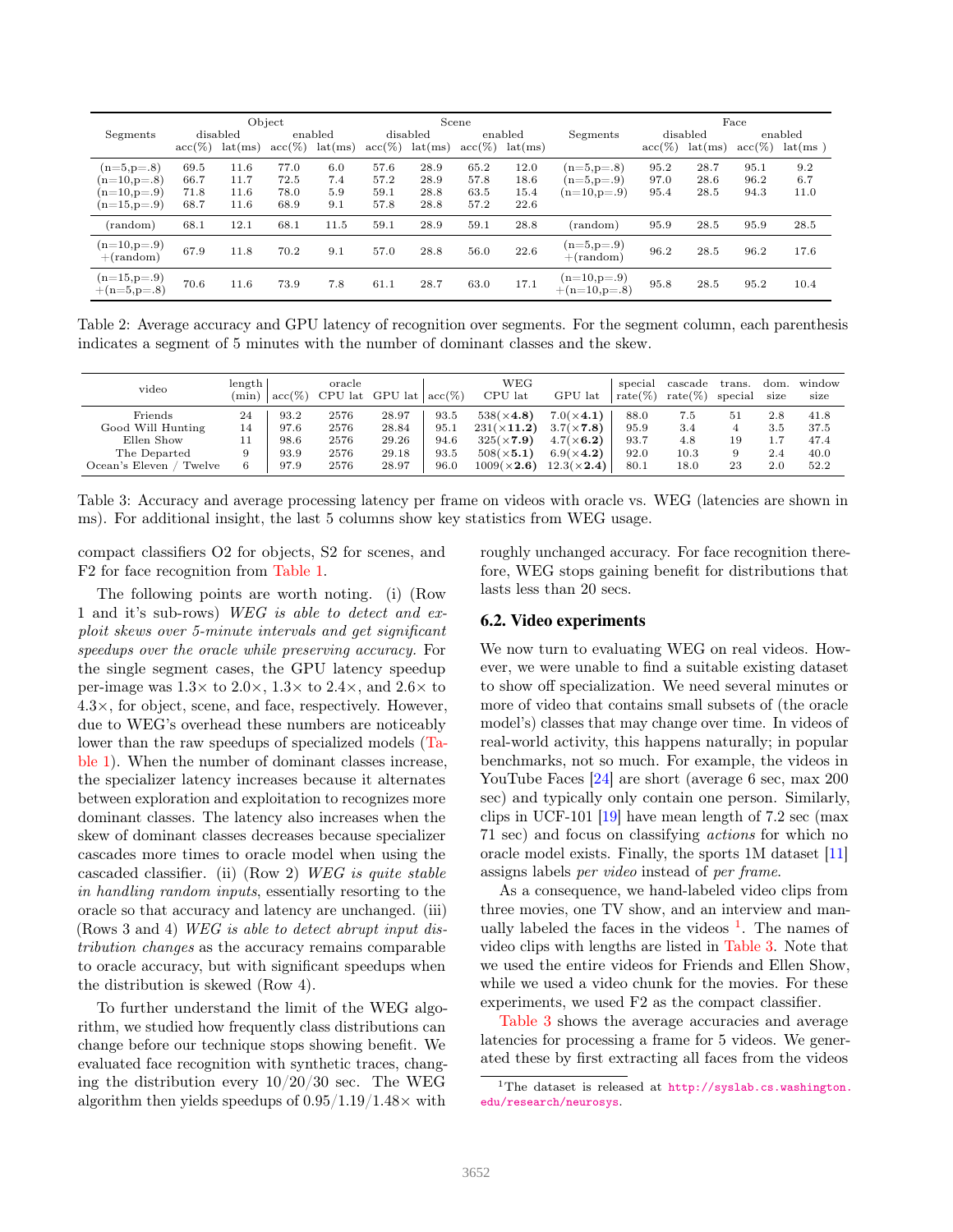to disk using the Viola Jones detector. We then ran WEG on these faces and measured the total execution time. Dividing by the number of faces gave the average numbers shown here. The most important point is that even on real-world videos, WEG is able to achieve very significant speedups over the oracle, ranging from  $2.6\times$ -11.2× (CPU) and  $2.4\times$ -7.8× (GPU).

To understand the speedup, we summarize the statistics of WEG execution in [Table 3.](#page-6-2) "Special rate" indicates the percentage of time that specializer exploits cascaded classifier to reduce the latency, while "cascade rate" reveals the percentage of time that a cascaded classifier cascades to the oracle classifier, thus hurting performance. Higher special rate and lower cascade rate yield more speedup. The cascade rate of "Ocean's Eleven" is significantly higher than that of other videos. We investigated this and found that the specialized compact CNN repeatedly made mistakes on one person in the video, which led to a high cascade rate. "Trans. special" counts the number of times WEG needed to switch between specialized and unspecialized classification to handle the distribution changes and insufficient exploration. The average dominant classes sizes ("dom. size") show that the real videos are skewed to fewer dominant classes than the configurations used in the synthetic experiments. This explains why our system achieved higher speedup on real videos than on synthetic data. Overall, the statistics show that the dataset exercise WEG features such as skew estimation, cascading and specialization.

To understand better the utility of WEG's features, we performed an ablation study: (a) We disable the adaptive window exploration (Line 5-7 in [Algorithm 1\)](#page-4-1), and use a fixed window size of 30 and 60. (b) We use the skew of dominant classes in the input distribution as the training skew for specializing compact CNNs instead of using the fixed (50%) training skew suggested in [Section 4.](#page-2-2) (c) We apply a simple (but natural) criterion to exit from the specialized classification phase: WEG now exits when the current skew is lower than the skew when it entered into specialized classification phase instead of using the estimated accuracy as soft indicator.

[Figure 4](#page-7-0) shows the comparison between these variants and WEG algorithm in accuracy and CPU / GPU speedups when recognizing faces on Friends video. In the figure we show the absolute differences in accuracy and relative differences in CPU / GPU speedup. (a) Fixed window size (30 and 60) variants achieve similar accuracy but lower speedup. As table [3](#page-6-2) ("window size" column) shows, the adaptively estimated size for the window is between 30 and 60. In general, too small a window fails to capture the full dominant classes, yielding specializers that exit prematurely. Too large a

<span id="page-7-0"></span>

Figure 4: Change in accuracy (absolute difference) and speedup (relative) when individual features are disabled.

window requires more work by the oracle to fill up the window. (b) Using variable rather than fixed skew for training achieves more speedup, but suffers from 30% loss in accuracy. This is because the training skew is usually very high. As discussed in [Section 4,](#page-2-2) training on highly skewed data produces models vulnerable to false positives in "other" classes. (c) The simple exit variant achieves almost comparable accuracy while the latency is more than 50% higher than our system. It demonstrates the value of our accuracy estimate in modeling the accuracy of cascaded classifiers and to prevent premature exit from the specialized classification phase. In summary, the key design elements of WEG each have a role in producing fast and accurate results.

## 7. Conclusion

We characterize class skew in day-to-day video and show that the distribution of classes is often strongly skewed toward a small number of classes that may vary over the life of the video. We further show that skewed distributions are well classified by much simpler (and faster) convolutional neural networks than the large "oracle" models necessary for classifying uniform distributions over many classes. This suggests the possibility of detecting skews at runtime and exploiting them using dynamically trained models. We formulate this sequential model selection problem as the Oracle Bandit Problem and provide a heuristic exploration/exploitation based algorithm, Windowed  $\epsilon$ -Greedy (WEG). Our solution speeds up face recognition on TV episodes and movies by 2.4-7.8 $\times$  on a GPU (2.6-11.2 $\times$  on a CPU) with little loss in accuracy relative to a modern convolutional neural network.

## Acknowledgements

We thank anonymous reviewers for their helpful comments. This work was funded partially by Google, Huawei, and NSF (grant: CNS-1614717).